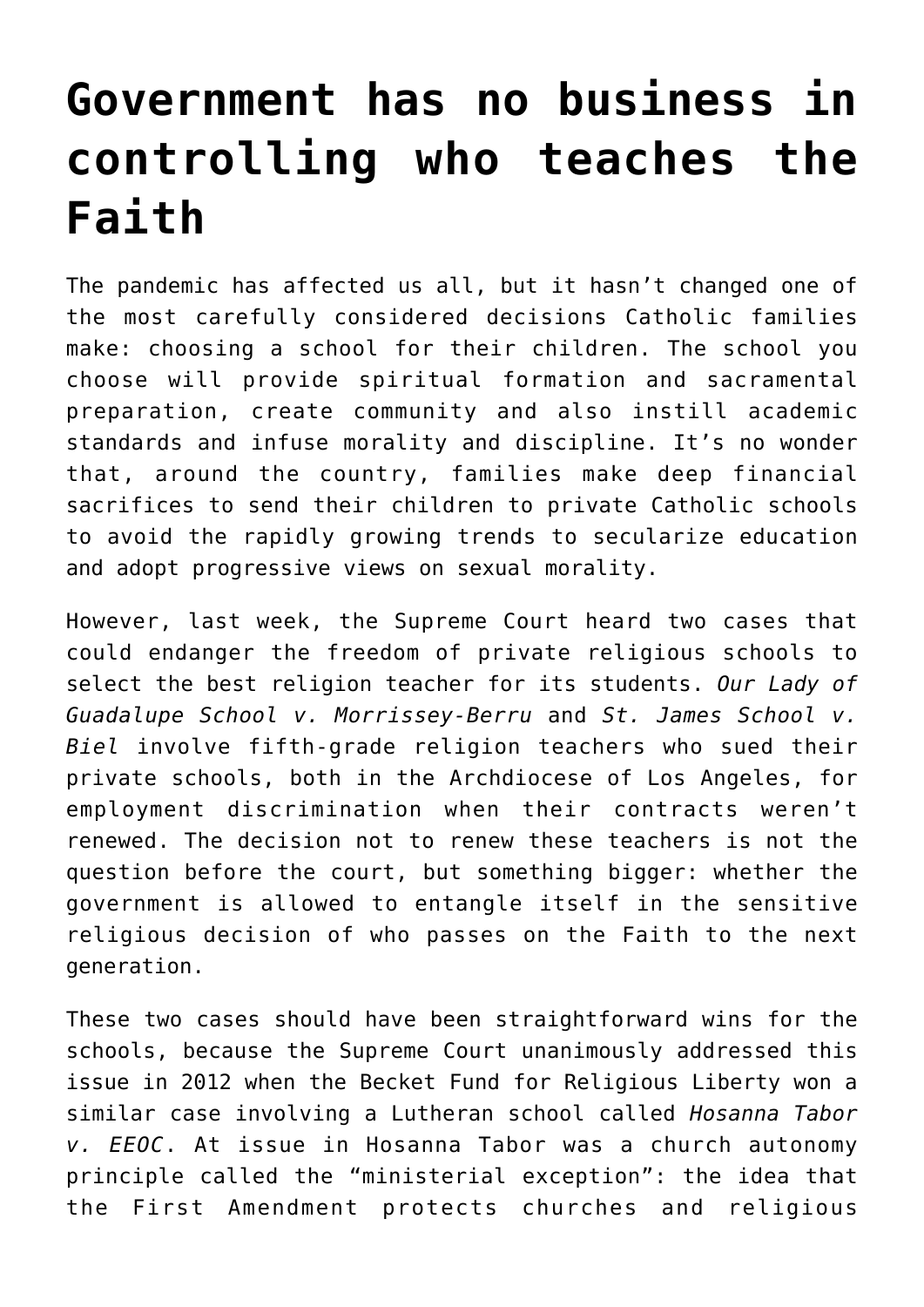organizations from government involvement in their internal workings and personnel decisions. The word the courts like to use is "entanglement" and it makes sense; they have no place getting mixed up in the work of religious groups and, more importantly, must avoid the temptation to co-opt religion for government purposes.

In 2012, the court recognized that judges and government officials play a very different role than theologians and ruled that secular courts have no business deciding who should be teaching the Faith or what the content of those teachings should be.

In Our Lady and St. James schools, the Becket Fund simply asked the court to apply this rule held for Lutheran schools to religion teachers at Catholic schools, too. But the 9th Circuit Court of Appeals broke with that precedent and decided that these Catholic school teachers did not fall under the protected group of employees and granted open season on lawsuits on religious schools by former religion teachers. And that brought us back to the Supreme Court.

The arguments from the lawyer for the teachers have an even stingier view of protections for Churches and religious communities than in *Hosanna Tabor*. According to the teachers' lawyer, a teacher at a religious school who spends all day, every day teaching students to understand, engage with and practice their faith is not covered by the ministerial exception. And that's because they think that teaching the Faith to the next generation is not a job with "central" religious importance.

As Catholics, and particularly as we celebrate Pope St. John Paul II's 100th birthday, we can appreciate that these issues don't only matter to those who believe as we do. *Dignitatis Humanae*, the Second Vatican Council's Declaration on Religious Freedom, teaches us that all human persons have religious freedom because it is a human right, and this right should be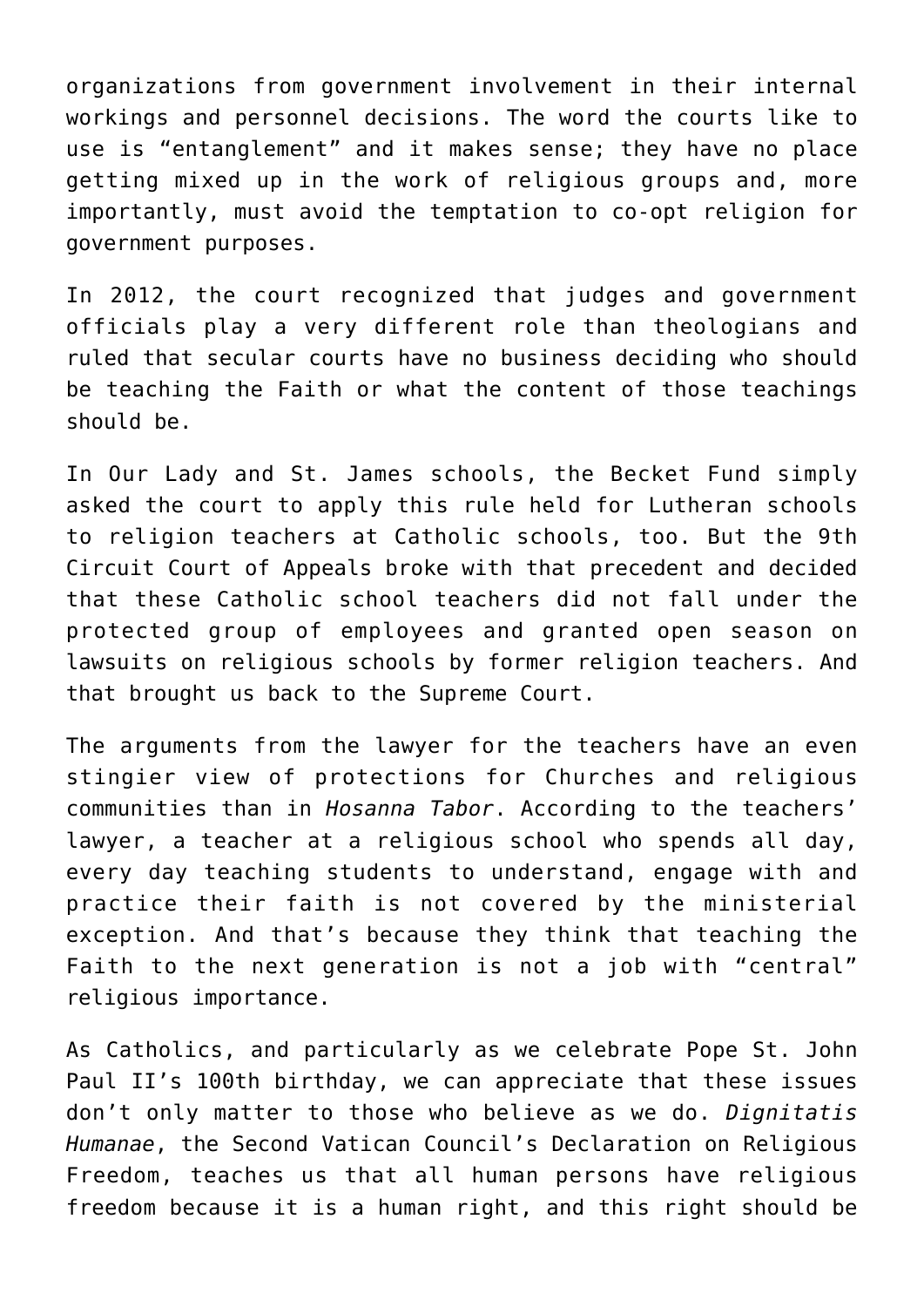free from any kind of government intrusion. And so it follows that we must support the religious freedom of those who profess a faith different from our own.

In *Hosanna Tabor*, the court protected the Lutheran school largely because the teacher's ecclesiastical title gave the court little choice but to acknowledge that she was a "minister" of the faith. But many faith traditions, like Catholicism, rely on nonordained laypeople teaching in religious schools to pass the Faith on to their children. Particularly in minority religions, such as Jewish and Muslim communities, teachers with significant religious functions often will not be rabbis and imams, so they don't carry an ordained or "ministerial" title. So the litmus test of "protestant inspired" ministerial titles (this is a phrase used by Justice Samuel Alito last week referencing the history and framework the court uses to understand religion, largely through a protestant Christian lens) is insufficient to protect many faiths, particularly minority religions, from government entanglement.

While the religious pluralism piece of the Vatican II declaration is vital, the more salient point it makes is the one about government power and how it must be limited in order for us to perform the *ad gentes* missionary duty given to us by Jesus Christ; to "have the right not to be hindered, either by legal measures or by administrative action on the part of government, in the selection, training, appointment and transferal of their own ministers" (*Dignitatis Humanae*, No. 4).

It follows that although these cases are about schools, the broader issue at stake is the self-governance of religious institutions and organizations. The government cannot tell churches how they should resolve a church controversy, and it cannot evaluate their standards of morality. Allowing courts to decide religious questions would open a Pandora's box of lawsuits over internal church affairs, obliterating the